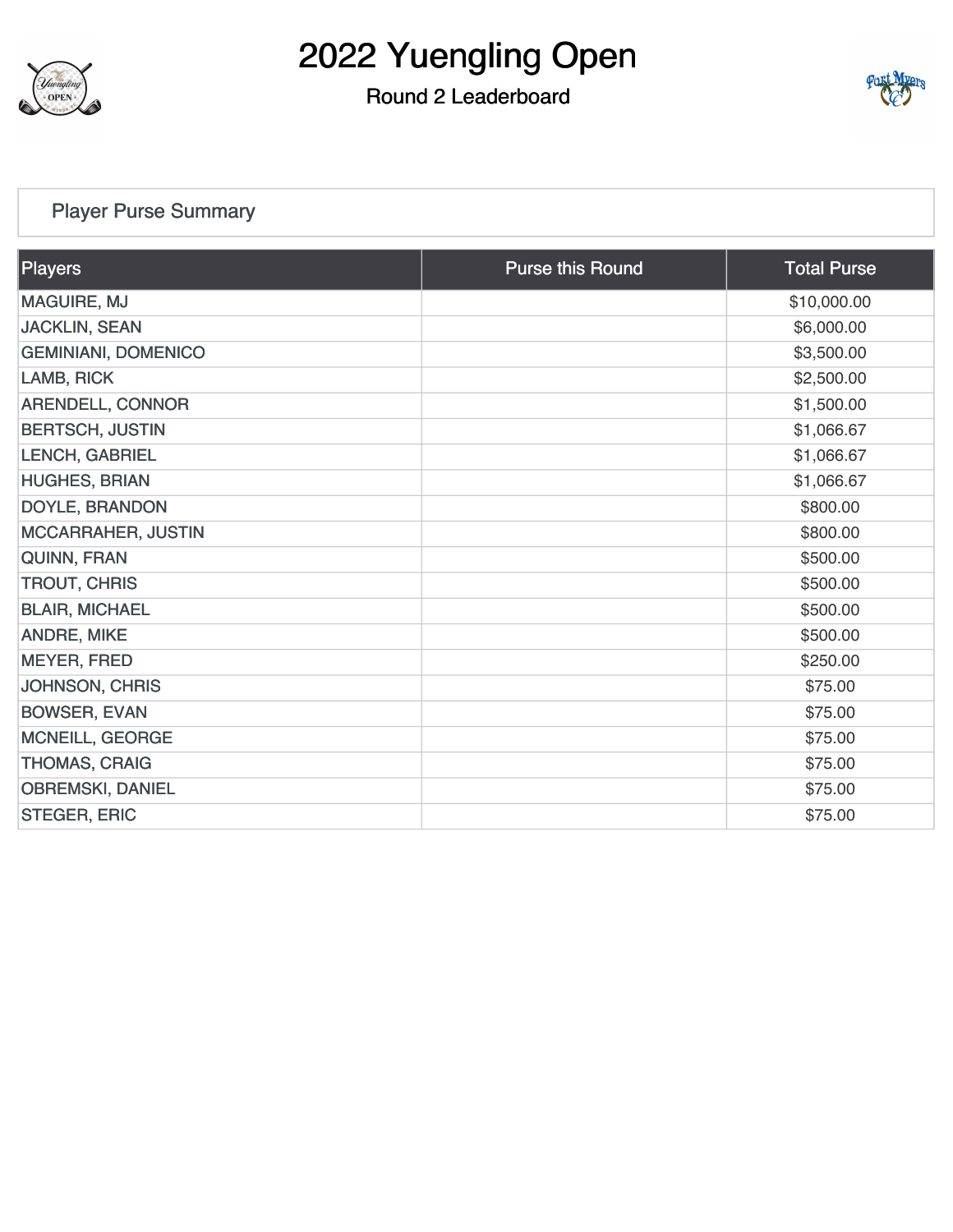

### Round 2 Leaderboard



#### [Professionals - Professionals](https://cdn2.golfgenius.com/v2tournaments/8051492194818721624?called_from=&round_index=2)

| <b>Professionals Flight</b> |                            |                                 |           |           |                              |             |
|-----------------------------|----------------------------|---------------------------------|-----------|-----------|------------------------------|-------------|
| Pos.                        | <b>Player</b>              | Total<br>To Par<br><b>Gross</b> | <b>R1</b> | <b>R2</b> | <b>Total</b><br><b>Gross</b> | Purse       |
| 1.                          | <b>MAGUIRE, MJ</b>         | $-10$                           | 61        | 69        | 130                          | \$10,000.00 |
| $\overline{c}$              | <b>JACKLIN, SEAN</b>       | $-8$                            | 64        | 68        | 132                          | \$6,000.00  |
| 3                           | <b>GEMINIANI, DOMENICO</b> | $-7$                            | 67        | 66        | 133                          | \$3,500.00  |
| $\overline{4}$              | LAMB, RICK                 | $-5$                            | 63        | 72        | 135                          | \$2,500.00  |
| $\overline{5}$              | <b>ARENDELL, CONNOR</b>    | $-4$                            | 66        | 70        | 136                          | \$1,500.00  |
| T <sub>6</sub>              | <b>BERTSCH, JUSTIN</b>     | $-3$                            | 71        | 66        | 137                          | \$1,066.67  |
| T <sub>6</sub>              | LENCH, GABRIEL             | $-3$                            | 68        | 69        | 137                          | \$1,066.67  |
| T <sub>6</sub>              | <b>HUGHES, BRIAN</b>       | $-3$                            | 67        | 70        | 137                          | \$1,066.67  |
| T <sub>9</sub>              | <b>MCCARRAHER, JUSTIN</b>  | $-2$                            | 71        | 67        | 138                          | \$800.00    |
| T <sub>9</sub>              | DOYLE, BRANDON             | $-2$                            | 66        | 72        | 138                          | \$800.00    |
| <b>T11</b>                  | QUINN, FRAN                | $-1$                            | 69        | 70        | 139                          | \$500.00    |
| <b>T11</b>                  | <b>BLAIR, MICHAEL</b>      | $-1$                            | 68        | 71        | 139                          | \$500.00    |
| <b>T11</b>                  | <b>ANDRE, MIKE</b>         | $-1$                            | 67        | 72        | 139                          | \$500.00    |
| <b>T11</b>                  | <b>TROUT, CHRIS</b>        | $-1$                            | 65        | 74        | 139                          | \$500.00    |
| 15                          | <b>MEYER, FRED</b>         | E                               | 72        | 68        | 140                          | \$250.00    |
| T16                         | <b>MCNEILL, GEORGE</b>     | $+1$                            | 71        | 70        | 141                          | \$75.00     |
| T16                         | <b>THOMAS, CRAIG</b>       | $+1$                            | 70        | 71        | 141                          | \$75.00     |
| T16                         | <b>BOWSER, EVAN</b>        | $+1$                            | 71        | 70        | 141                          | \$75.00     |
| T16                         | <b>STEGER, ERIC</b>        | $+1$                            | 69        | 72        | 141                          | \$75.00     |
| T16                         | <b>JOHNSON, CHRIS</b>      | $+1$                            | 72        | 69        | 141                          | \$75.00     |
| T <sub>16</sub>             | <b>OBREMSKI, DANIEL</b>    | $+1$                            | 68        | 73        | 141                          | \$75.00     |
| T <sub>22</sub>             | ARFT, ANDREW               | $+2$                            | 69        | 73        | 142                          | \$0.00      |
| T <sub>22</sub>             | FILBERT, ANDREW            | $+2$                            | 67        | 75        | 142                          | \$0.00      |
| T <sub>24</sub>             | <b>COSTA, ERIC</b>         | $+3$                            | 72        | 71        | 143                          | \$0.00      |
| T <sub>24</sub>             | <b>CUZZORT, STEVEN</b>     | +3                              | 74        | 69        | 143                          | \$0.00      |
| T <sub>26</sub>             | <b>JOHNSON, KALEB</b>      | $+4$                            | 68        | 76        | 144                          | \$0.00      |
| T <sub>26</sub>             | <b>BORJA, PIRI</b>         | $+4$                            | 74        | 70        | 144                          | \$0.00      |
| <b>T28</b>                  | <b>KELPIN, BARRETT</b>     | $+5$                            | 71        | 74        | 145                          | \$0.00      |
| <b>T28</b>                  | <b>SORENSON, JEFF</b>      | $+5$                            | 73        | 72        | 145                          | \$0.00      |
| <b>T30</b>                  | <b>VAN SICKLE, MIKE</b>    | $+6$                            | 69        | 77        | 146                          | \$0.00      |
| T30                         | <b>ADAMONIS, BRAD</b>      | $+6$                            | 74        | 72        | 146                          | \$0.00      |
| 32                          | <b>LEONARD, BRENDAN</b>    | $+8$                            | 70        | 78        | 148                          | \$0.00      |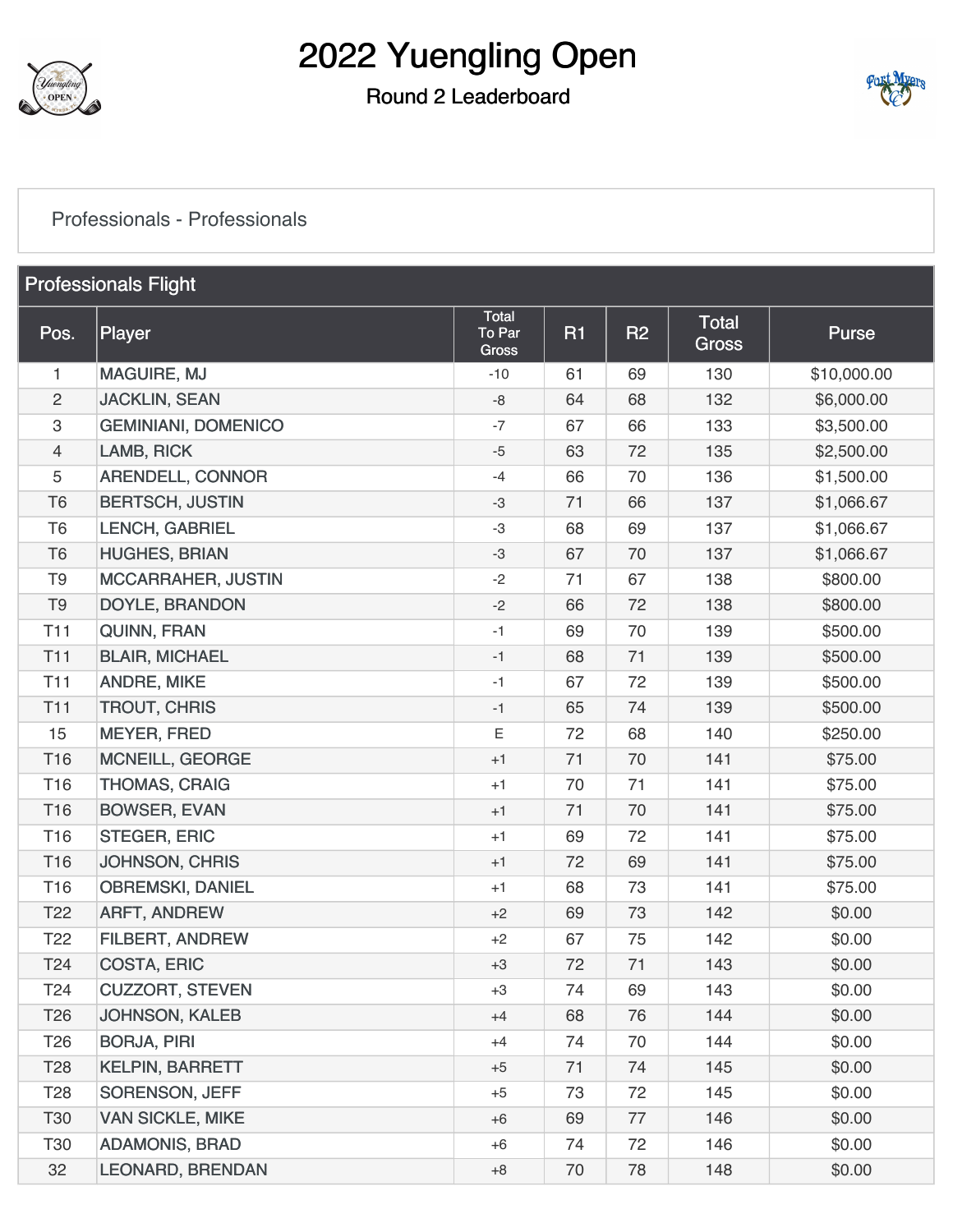

### Round 2 Leaderboard



| T <sub>33</sub> | <b>QUINN, OWEN</b>      | $+9$                     | 73        | 76        | 149       | \$0.00 |
|-----------------|-------------------------|--------------------------|-----------|-----------|-----------|--------|
| <b>T33</b>      | HEWITT, JONATHAN        | $+9$                     | 75        | 74        | 149       | \$0.00 |
| <b>T33</b>      | <b>CROMEENES, LUCAS</b> | $+9$                     | 76        | 73        | 149       | \$0.00 |
| T36             | DALY, JAKE              | $+11$                    | 72        | 79        | 151       | \$0.00 |
| T36             | <b>MEDINIS, ALEX</b>    | $+11$                    | 77        | 74        | 151       | \$0.00 |
| <b>T38</b>      | <b>STIMBLE, DONALD</b>  | $+12$                    | 70        | 82        | 152       | \$0.00 |
| <b>T38</b>      | <b>HUTCHINS, MATT</b>   | $+12$                    | 77        | 75        | 152       | \$0.00 |
| 40              | <b>DESANGES, JAMES</b>  | $+20$                    | 79        | 81        | 160       | \$0.00 |
| <b>WD</b>       | <b>SMITH, JUSTIN</b>    | $\sim$                   | 76        | <b>WD</b> | <b>WD</b> | \$0.00 |
| <b>WD</b>       | <b>BLACKBURN, BRETT</b> | $\overline{\phantom{a}}$ | 78        | <b>WD</b> | <b>WD</b> | \$0.00 |
| <b>WD</b>       | LEE, JOHN               | $\sim$                   | <b>WD</b> |           | <b>WD</b> | \$0.00 |
| <b>WD</b>       | <b>MCDONALD, JON</b>    | $\overline{\phantom{a}}$ | <b>WD</b> |           | <b>WD</b> | \$0.00 |

Total Purse Allocated: \$31,000.00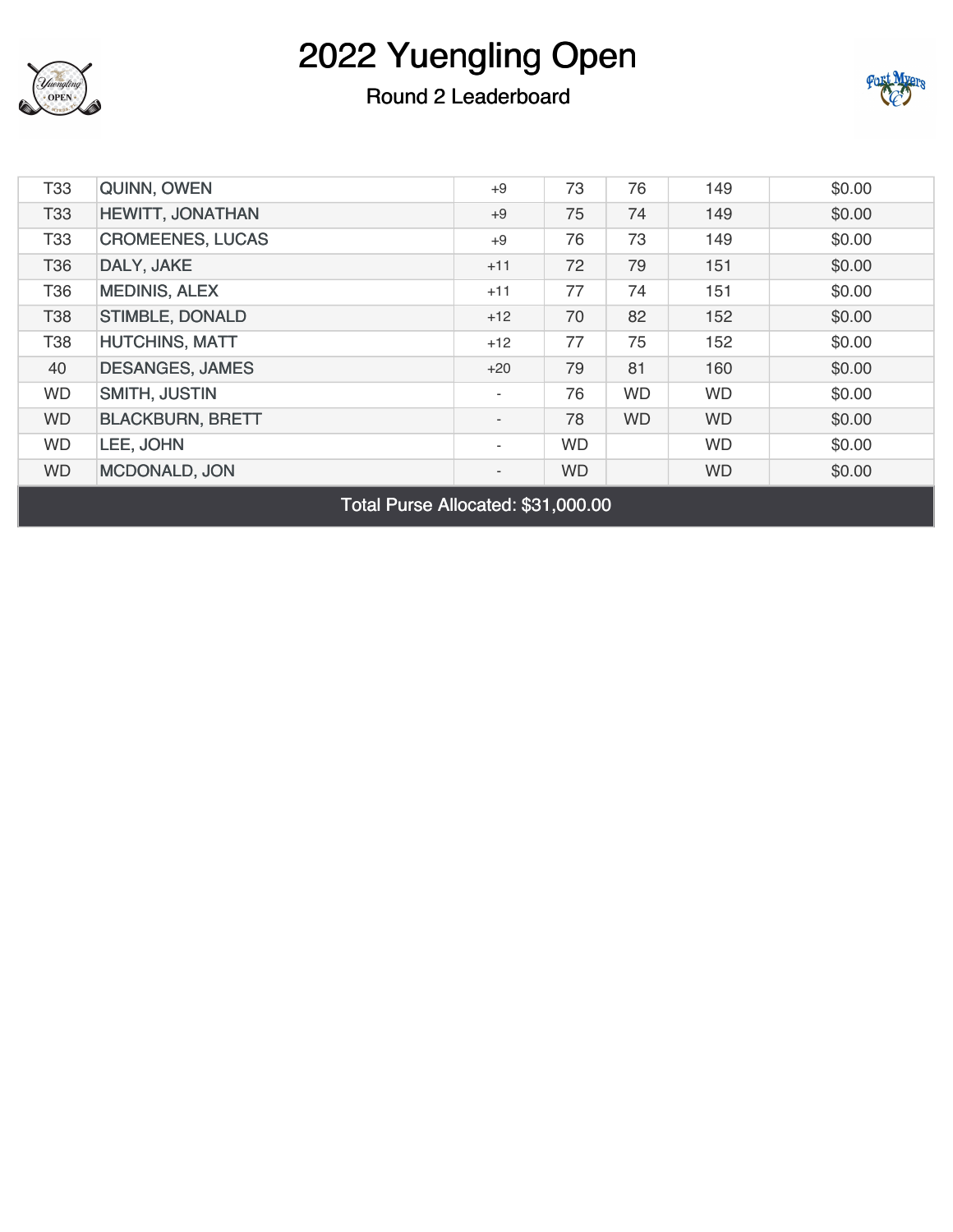

### Round 2 Leaderboard



### [Strokeplay - Champ - A - B \(Strokeplay\)](https://cdn2.golfgenius.com/v2tournaments/8051494863973123931?called_from=&round_index=2)

| <b>Champ Flight</b> |                  |                                 |           |           |                       |
|---------------------|------------------|---------------------------------|-----------|-----------|-----------------------|
| Pos.                | Player           | Total<br>To Par<br><b>Gross</b> | <b>R1</b> | <b>R2</b> | Total<br><b>Gross</b> |
| 1                   | Meyer, Brandon   | $+9$                            | 77        | 72        | 149                   |
| T <sub>2</sub>      | Muscara*, Chris  | $+13$                           | 77        | 76        | 153                   |
| T <sub>2</sub>      | Darrow, Robert   | $+13$                           | 74        | 79        | 153                   |
| T4                  | Bondy, Mike      | $+17$                           | 75        | 82        | 157                   |
| T <sub>4</sub>      | Kunzle*, Rich    | $+17$                           | 76        | 81        | 157                   |
| $\,6\,$             | Pennewell*, Mark | $+21$                           | 75        | 86        | 161                   |
| $\overline{7}$      | Compton, Penn    | $+23$                           | 81        | 82        | 163                   |
| T <sub>8</sub>      | Antoniou*, York  | $+26$                           | 80        | 86        | 166                   |
| T <sub>8</sub>      | Beers*, Dave     | $+26$                           | 79        | 87        | 166                   |
| 10                  | Newlon*, Tom     | $+27$                           | 85        | 82        | 167                   |
| 11                  | Gutt, Stan       | $+32$                           | 82        | 90        | 172                   |
| T <sub>12</sub>     | Whelan, Ben      | $+33$                           | 86        | 87        | 173                   |
| T <sub>12</sub>     | Zeo, Chris       | $+33$                           | 85        | 88        | 173                   |
| $\Delta$ Elinht     |                  |                                 |           |           |                       |

#### ıyı

| Pos.            | Player           | <b>Total</b><br>To Par<br>Gross | <b>R1</b> | <b>R2</b> | Total<br><b>Gross</b> |  |
|-----------------|------------------|---------------------------------|-----------|-----------|-----------------------|--|
| $\mathbf{1}$    | Burtch, Gordon   | $+26$                           | 81        | 85        | 166                   |  |
| $\overline{2}$  | Coleman, Bill    | $+28$                           | 86        | 82        | 168                   |  |
| 3               | Hefner*, George  | $+29$                           | 79        | 90        | 169                   |  |
| T <sub>4</sub>  | Meyer, Giles     | $+30$                           | 87        | 83        | 170                   |  |
| <b>T4</b>       | Pearson*, Joe    | $+30$                           | 88        | 82        | 170                   |  |
| 6               | Allard, Michael  | $+37$                           | 90        | 87        | 177                   |  |
| $\overline{7}$  | Schneider, Tobey | $+38$                           | 82        | 96        | 178                   |  |
| 8               | Whelan, Steve    | $+39$                           | 92        | 87        | 179                   |  |
| 9               | Personett, Hap   | $+46$                           | 97        | 89        | 186                   |  |
| <b>WD</b>       | Grant*, Adam     | $\overline{\phantom{a}}$        | 92        | <b>WD</b> | <b>WD</b>             |  |
| <b>ODNF</b>     | Elliott*, Tom    | $\overline{\phantom{a}}$        | 90        |           | <b>ODNF</b>           |  |
| <b>B</b> Flight |                  |                                 |           |           |                       |  |
| Pos.            | Player           | Total<br>To Par<br>Gross        | <b>R1</b> | <b>R2</b> | Total<br>Gross        |  |
|                 | Suero, Danny     | $+29$                           | 87        | 82        | 169                   |  |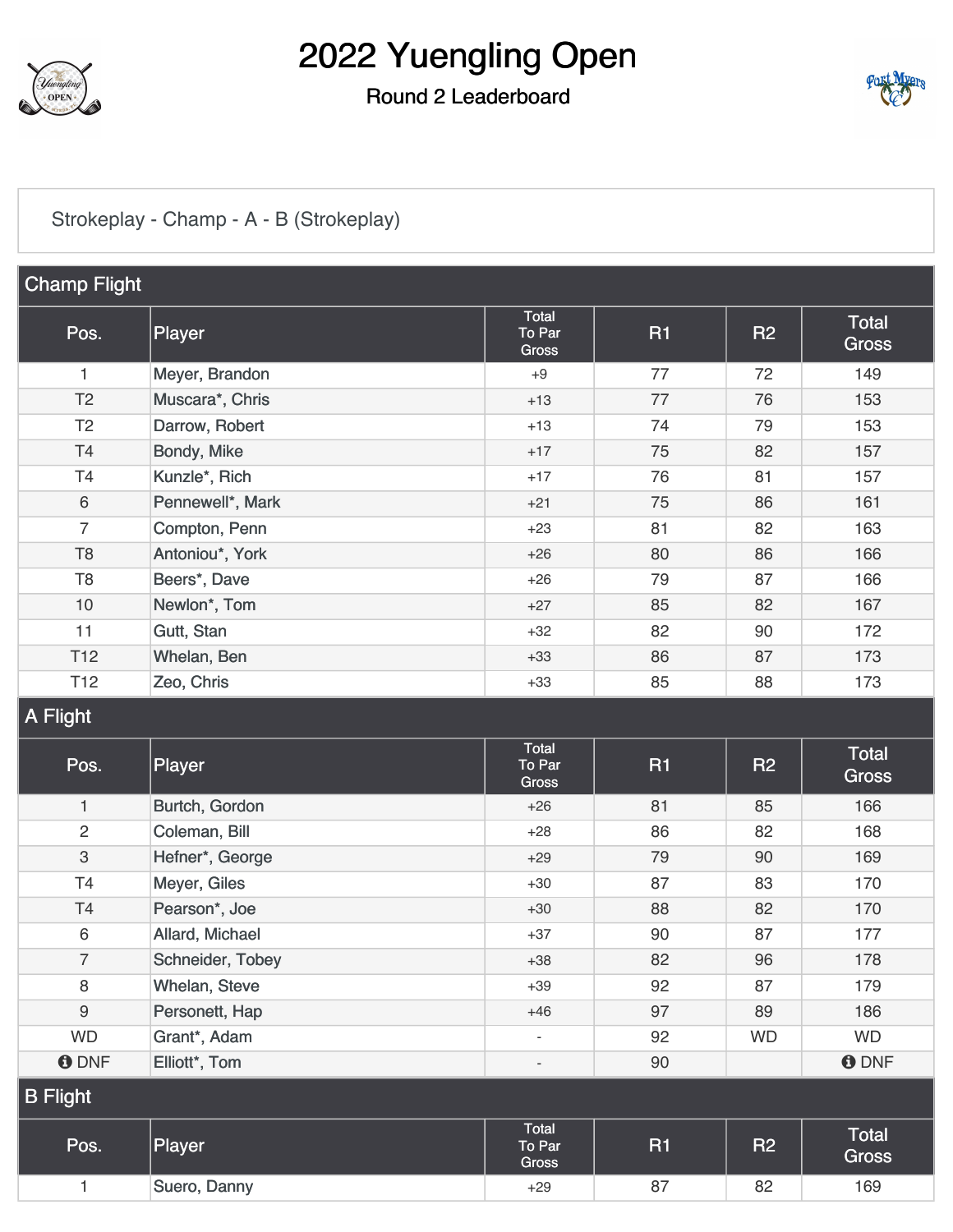

## Round 2 Leaderboard



| $\overline{2}$ | Moore, lan          | $+31$                    | 86          | 85        | 171         |
|----------------|---------------------|--------------------------|-------------|-----------|-------------|
| 3              | Hendrix, Ed         | $+34$                    | 82          | 92        | 174         |
| 4              | Craig, Dan          | $+39$                    | 88          | 91        | 179         |
| 5              | Simon*, Stephen     | $+53$                    | 92          | 101       | 193         |
| 6              | Jury, Walter        | $+56$                    | 98          | 98        | 196         |
| $\overline{7}$ | Dorn*, Shyam        | $+62$                    | 98          | 104       | 202         |
| <b>WD</b>      | McWilliams*-, Scott | $\overline{\phantom{a}}$ | 90          | <b>WD</b> | <b>WD</b>   |
| <b>WD</b>      | Michelson*, Paul    | $\sim$                   | 95          | <b>WD</b> | <b>WD</b>   |
| <b>O</b> DNF   | Solofra-, Jim       | $\overline{\phantom{a}}$ | 80          |           | <b>ODNF</b> |
| <b>ODNF</b>    | VanDame-, Scott     | $\sim$                   | 88          |           | <b>ODNF</b> |
| <b>O</b> DNF   | Taylor-, Steve      | $\overline{\phantom{a}}$ | <b>ODNF</b> |           | <b>ODNF</b> |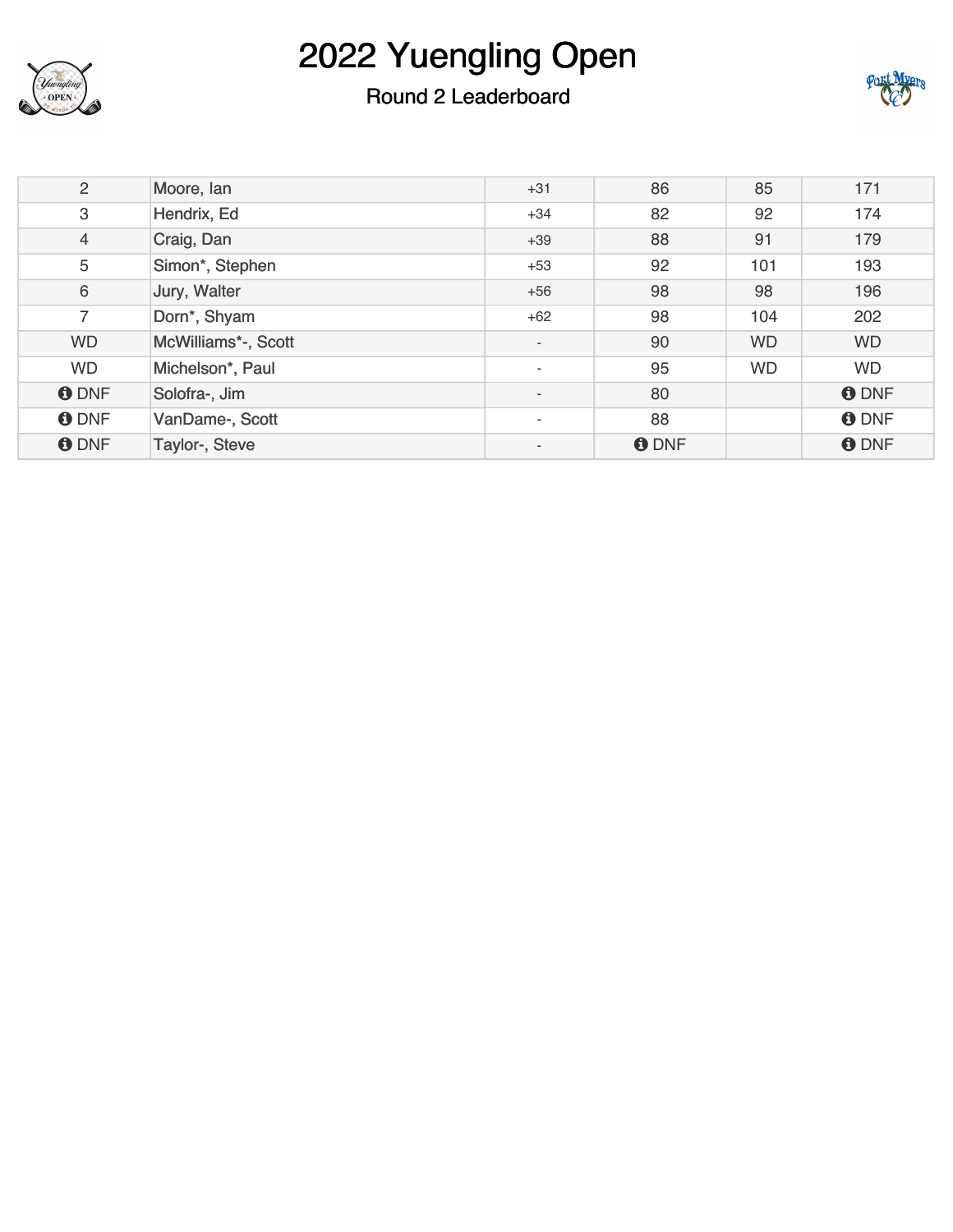

## Round 2 Leaderboard



### [Stableford - C & D \(Stableford\)](https://cdn2.golfgenius.com/v2tournaments/8051497536919177054?called_from=&round_index=2)

| C Flight        |                   |                                          |           |           |
|-----------------|-------------------|------------------------------------------|-----------|-----------|
| Pos.            | Player            | <b>Total</b><br><b>Stableford Points</b> | <b>R1</b> | <b>R2</b> |
| 1               | Winkler*, Eric    | 83                                       | 39        | 44        |
| $\overline{c}$  | Malbon, Jeff      | 75                                       | 43        | 32        |
| $\sqrt{3}$      | Tigani*, Steve    | 73                                       | 37        | 36        |
| T <sub>4</sub>  | Kiehl, Dan        | 72                                       | 35        | 37        |
| T <sub>4</sub>  | Burdo*, Jim       | 72                                       | 36        | 36        |
| T <sub>6</sub>  | Wilcox, Mike      | 71                                       | 32        | 39        |
| T <sub>6</sub>  | Palmer*, Andy     | 71                                       | 36        | 35        |
| $\,8\,$         | Appleton*, Gene   | 70                                       | 35        | 35        |
| 9               | Williams*, Mel    | 68                                       | 35        | 33        |
| 10              | Franey*, James    | 67                                       | 30        | 37        |
| 11              | Boudreau*, Dustin | 66                                       | 28        | 38        |
| T <sub>12</sub> | Hullinger*, Doug  | 65                                       | 30        | 35        |
| T <sub>12</sub> | Lema, Larry       | 65                                       | 31        | 34        |
| 14              | Gnerre*, Matt     | 64                                       | 29        | 35        |
| <b>T15</b>      | Schuller*, Tim    | 63                                       | 28        | 35        |
| <b>T15</b>      | Gorg, Bob         | 63                                       | 32        | 31        |
| T <sub>15</sub> | Ihrke, Tom        | 63                                       | 31        | 32        |
| 18              | Stewart, Chris    | 61                                       | 31        | 30        |
| 19              | Burney*, JD       | 60                                       | 27        | 33        |
| 20              | Miller*, Tim      | 58                                       | 29        | 29        |
| 21              | Goldstein*, Eric  | 57                                       | 26        | 31        |
| 22              | Foss, Chris       | 56                                       | 21        | 35        |
| 23              | Caputo*, Frank    | 55                                       | 26        | 29        |
| T24             | Lehnert, Tom      | 54                                       | 26        | 28        |
| T24             | Claprood*, Scott  | 54                                       | 22        | 32        |
| 26              | Spindler, Dennis  | 53                                       | 28        | 25        |
| 27              | Jones, Cory       | 52                                       | 26        | 26        |
| 28              | Broderick*, Kevin | 51                                       | 26        | 25        |
| 29              | Wilson*, John     | 50                                       | 25        | 25        |
| 30              | Gourley*, Ed      | 49                                       | 27        | 22        |
| 31              | Webb*, Joe        | 47                                       | 23        | 24        |
| 32              | Burtch, Matt      | 40                                       | 27        | 13        |
| 33              | Claprood*, Jason  | $30\,$                                   | 8         | 22        |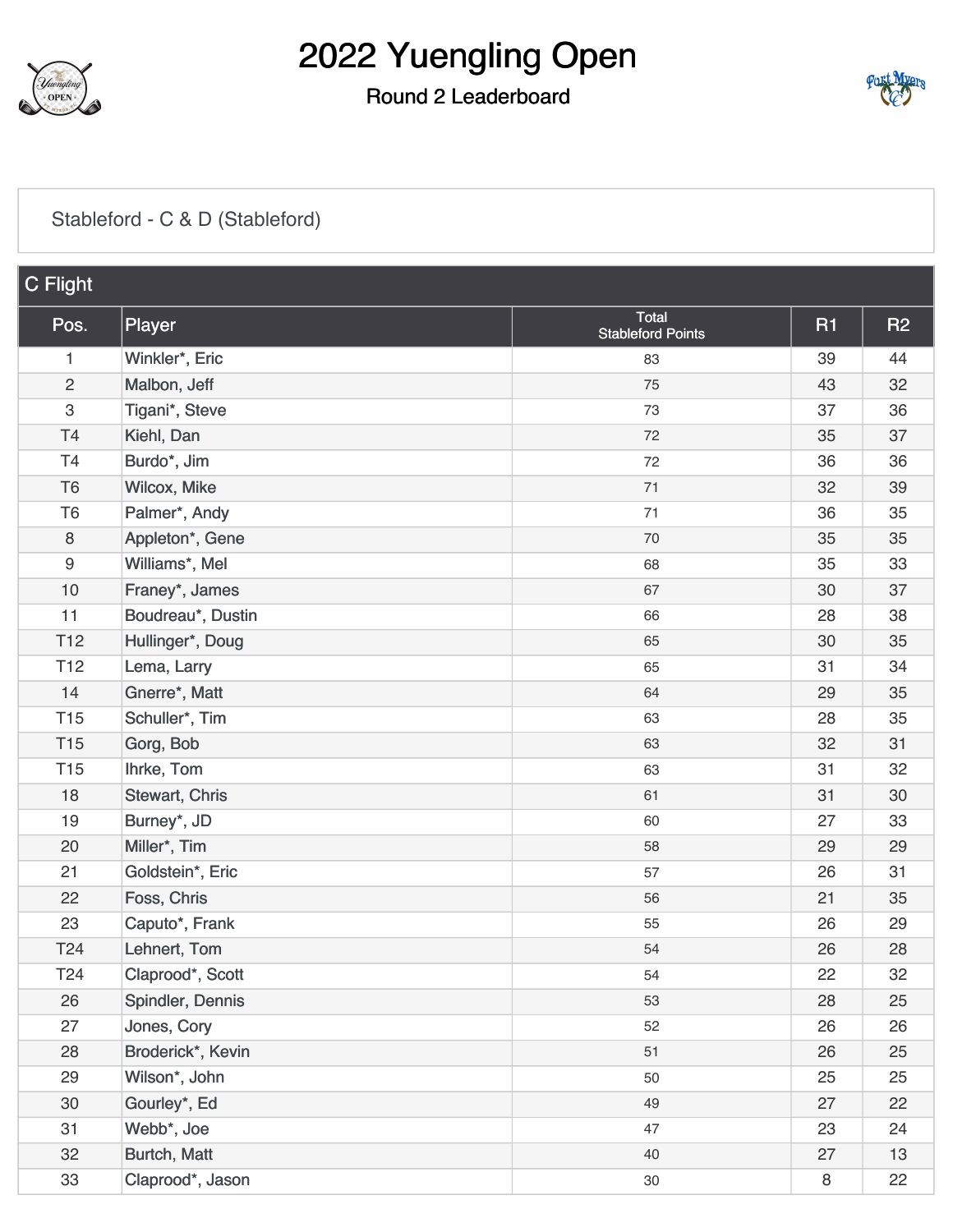

## Round 2 Leaderboard



| 34              | Quinlaven*, Joe    | 39                                       | 39                  |             |
|-----------------|--------------------|------------------------------------------|---------------------|-------------|
| 35              | Weisberg*-, Jake   | 36                                       | 36                  |             |
| 36              | Jones, Brandon     | 27                                       | 27                  |             |
| 37              | Waldrum*, Todd     | 23                                       | 23                  |             |
| 38              | Cannington-, Mike  | 17                                       | 17                  |             |
| 39              | Wipf*, Terry       | 14                                       | 14                  |             |
| 40              | Hissam-, Don       | 9                                        | $\boldsymbol{9}$    |             |
| 41              | Severson-, Jay     | 4                                        | $\overline{4}$      |             |
| <b>DNF</b>      | Stoller*, Scott    | $\overline{\phantom{a}}$                 | 31                  | $\mathbf 0$ |
| <b>D</b> Flight |                    |                                          |                     |             |
| Pos.            | Player             | <b>Total</b><br><b>Stableford Points</b> | <b>R1</b>           | <b>R2</b>   |
| 1               | Quaglini*, Paul    | 79                                       | 39                  | 40          |
| $\overline{2}$  | Dennis, Martin     | 75                                       | 40                  | 35          |
| T <sub>3</sub>  | Cook*, Harley      | 74                                       | 35                  | 39          |
| T <sub>3</sub>  | Madden, Joe        | 74                                       | 34                  | 40          |
| 5               | Kurland, Brian     | 70                                       | 34                  | 36          |
| T <sub>6</sub>  | Jones, Ken         | 61                                       | 25                  | 36          |
| T <sub>6</sub>  | Duncan*, Mike      | 61                                       | 28                  | 33          |
| $\,8\,$         | Ansley*, Mark      | 56                                       | 28                  | 28          |
| T <sub>9</sub>  | Perez*, Eric       | 53                                       | 20                  | 33          |
| T <sub>9</sub>  | Salamino*, Joe     | 53                                       | 19                  | 34          |
| 11              | Shenefelt*, Ashley | 52                                       | 23                  | 29          |
| 12              | Estes*, Robbie     | 51                                       | 26                  | 25          |
| <b>T13</b>      | Caffery*, Kara     | 50                                       | 22                  | 28          |
| T <sub>13</sub> | Holloway*, Chad    | 50                                       | 28                  | 22          |
| 15              | Barbaro*, Mike     | 49                                       | 23                  | 26          |
| 16              | Estes*, Scott      | 43                                       | 20                  | 23          |
| T <sub>17</sub> | Hughes*, Rick      | 42                                       | 16                  | 26          |
| T <sub>17</sub> | McBride*, Mike     | 42                                       | 10                  | 32          |
| 19              | Ellis*, Mike       | 39                                       | 15                  | 24          |
| 20              | Elston*, lan       | 38                                       | 15                  | 23          |
| 21              | Velie*, Jody       | 36                                       | $\overline{4}$      | 32          |
| 22              | Painter*, Patrick  | 34                                       | 25                  | 9           |
| 23              | McGrath*, Kevin    | 33                                       | 12                  | 21          |
| 24              | Smith*, John       | 30                                       | 5                   | 25          |
| 25              | Locascio*, Adam    | 26                                       | $\mathbf 0$         | 26          |
| 26              | Morneau*, Andre    | 25                                       | $\mathsf{O}\xspace$ | 25          |
| 27              | Las*, Karoline     | 23                                       | 3                   | 20          |